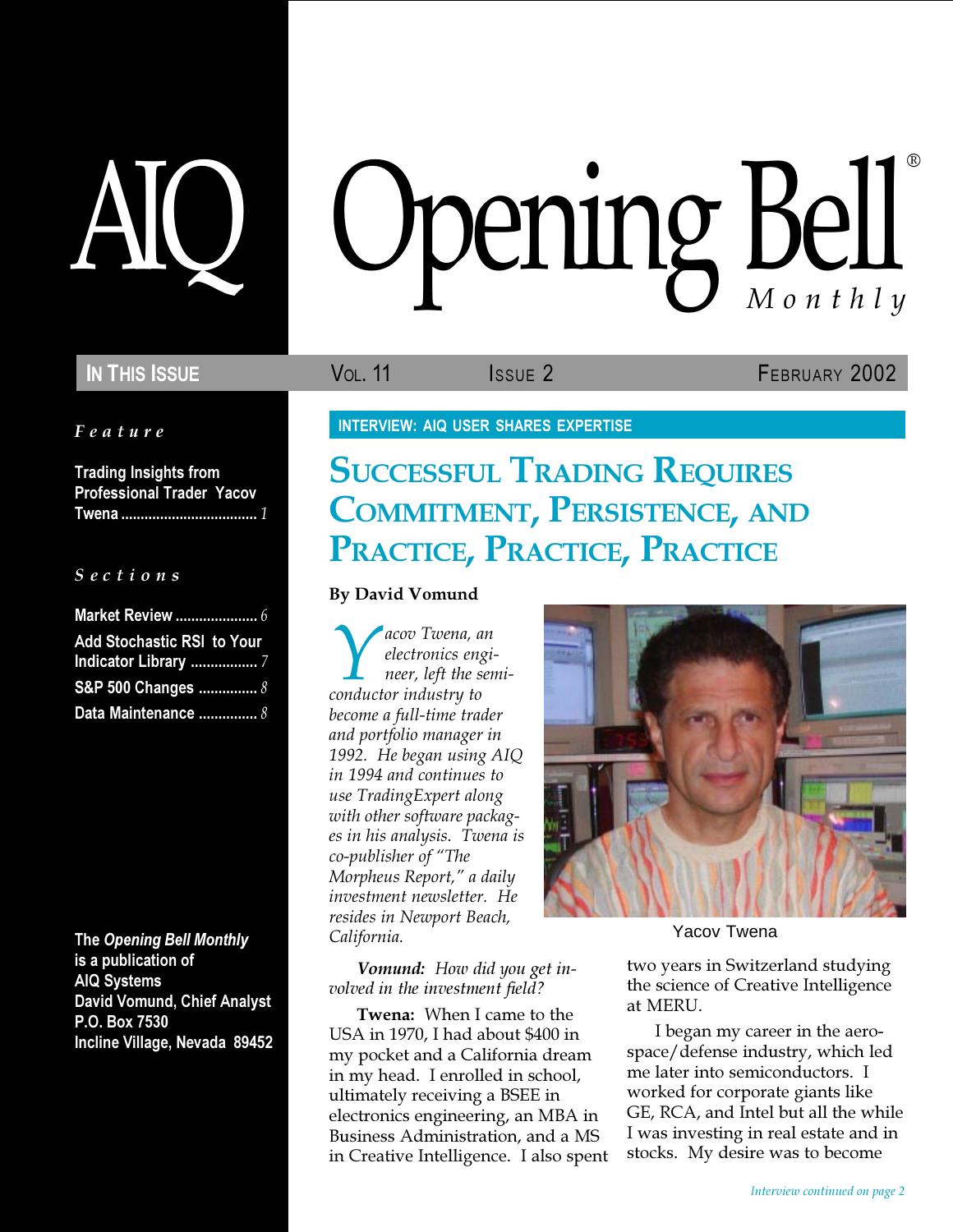# AIQ Opening Bell

## INTERVIEW continued . . .

financially independent.

I always thought that if brokers were so smart and knowledgeable they would just trade for themselves. With that in mind, in the mid-90's I began trading my own portfolio full time. I have to say that I have worked harder at trading than any other job I had in the past - but the rewards are many.

I find that being a full-time trader is much like being an athlete. It has the same ups and downs, noise and silence, and success vs. failure. You have to be in top form, manage your mind, and control your emotions to play a good game. You need to have a lot of discipline, inner strength, and perseverance to succeed.

Anyone and his uncle can call good trades, but to do it daily with consistent results takes skill. Currently, I trade my own account, manage several other accounts, and with fellow trader Andy Gabor publish a daily newsletter called The Morpheus Report (www.morpheusreport.com). We are in the process of forming a hedge fund managed by Morpheus Investments LLC.

# PLEASE SEND CORRESPONDENCE TO:

Opening Bell Monthly G.R. Barbor, Editor P.O. Box 7530 Incline Village, NV 89452

AIQ Opening Bell Monthly does not intend to make trading recommendations, nor do we publish, keep or claim any track records. It is designed as a serious tool to aid investors in their trading decisions through the use of AIQ software and an increased familiarity with technical indicators and trading strategies. AIQ reserves the right to use or edit submissions.

For subscription information, phone 1-800-332-2999 or 1-775-831-2999.

© 1992-2002, AIQ Systems



Vomund: Tell me more about The Morpheus Report.

Twena: Andy Gabor and I started The Morpheus Report in July of

2001. I had been working with Gabor for four years on custom scans and we

"I find that being a full-time trader is much like being an athlete…you have to be in top form, manage your mind, and control your emotions to play a good game."

selves. We have a section called Trader's Notes where we discuss psychological or technical aspects of better trading. And finally, we

> make stock selections based upon our research. Each stock pick comes

with

were trading closely together. I had another dream — that we should join forces. He agreed and so began The Morpheus Report.

Since Morpheus is the Greek god of dreams it was only fitting to use the name Morpheus. In this daily letter we do market analysis, with appropriate charts showing key indicators and support, resistance, and trend changes. We start each newsletter with an inspirational quote because it helps people to focus and to bring out the best in themtarget sells and protective stops. Our aim is to make 7 to 20 percent on the good trades and leave with 2 to 3 percent stop losses or less on the ones that don't perform to our expectations.

We have a unique approach to trading that tackles some of the inherent challenges to trading: greed and fear. Using what we call the Morpheus 2 by 3 Matrix, we set a plan: we set a targeted buy, sell, and stop loss. By sticking to the plan and addressing the potential for gain or loss, we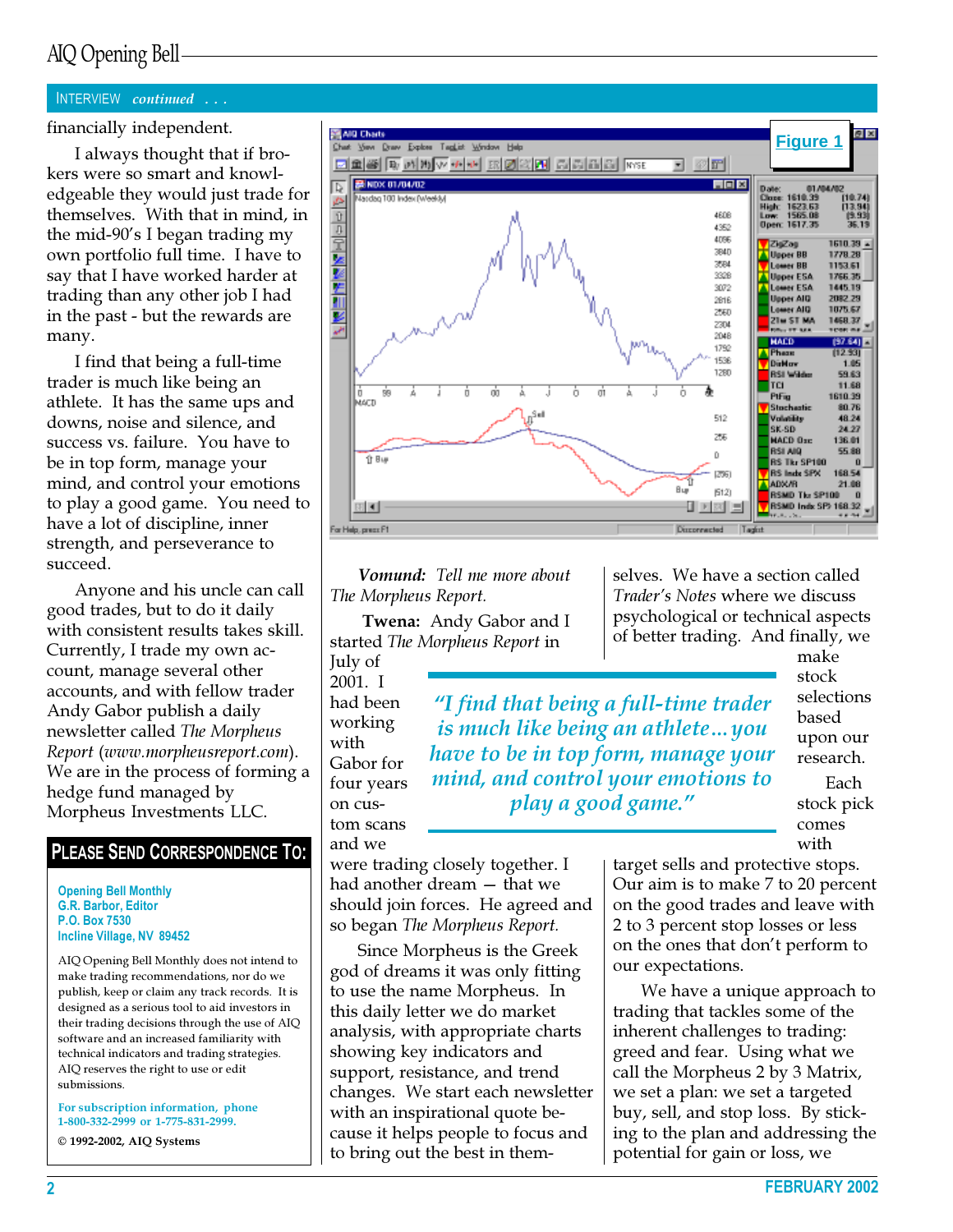# INTERVIEW continued . . .

eliminate the emotional decisions that occur during trading that cause most people to lose. We don't mind leaving some profit on the table for others who are more risk orientated. We are not shooting for home runs, only consistent daily gains.

# Vomund: How important is market timing in your trading process? What market timing methods do you use?

Twena: Market timing is very important in the stock market because trend is very crucial. If you trade against the trend, you are in essence working upstream. Thus, in bullish markets we trade the long side more aggressively. In bear markets, we go short and trade counter trend rallies long. We don't mind staying on the sidelines and being in cash for extended periods if it makes sense.

As for market timing methods, we use a series of technical indicators. For example, the Macd Oscillator is very valuable. We look at a longer time frame on the daily and weekly charts, using a setting such as 13-34- 55.

If you look at the Nasdaq 100 (NDX), the Macd Oscillator turned long on a weekly chart at the beginning of November 1998 and stayed above zero until the end of April 2000. It stayed below zero until early November 2001 (**Figure 1**). This is a good macro indicator.

The same indicator on a daily chart using a setting of 13-34-21 shows more intermediate-term trends. In **Figure 2** we see a candlestick chart for the Nasdaq 100 in a daily format. On December 27, the NDX was in the upper



half of a trading range. At that time, the Macd Oscillator moved up for the first time since December 6. That was a bullish sign that foretold the Nasdaq's break above resistance.

We also use proprietary scans

"In our back testing we have found that for short-term trading, stocks that have pulled back substantially are most likely to snap up in a short period of time."

> that look for oversold stocks using a number of indicators that show extreme oversold conditions. When we get significant numbers of hits in a range of a few days, we know the market is turning.

> For example, we had one scan which had a very high level of hits on September 18 and 19. We then knew that in a few days the market would show signs of

reversal. We also have scans that do the reverse, for shorting. We perform these scans on market sectors as well as individual stocks.

> Vomund: In your newsletter, most of your selections are based on bottom-picking strategies instead of growth strategies. Is that your trading style or is that related to the market being so low?

Twena: It is not related to the market being low. We have been trading stocks that are oversold for a long

time, in both bull and bear markets. In our back testing we have found that for short-term trading, stocks that have pulled back substantially are most likely to snap up in a short period of time. Thus, we do not look for bottoms only. We look for stocks that have made a significant retracement and have based for a couple of days.

Interview continued on page 4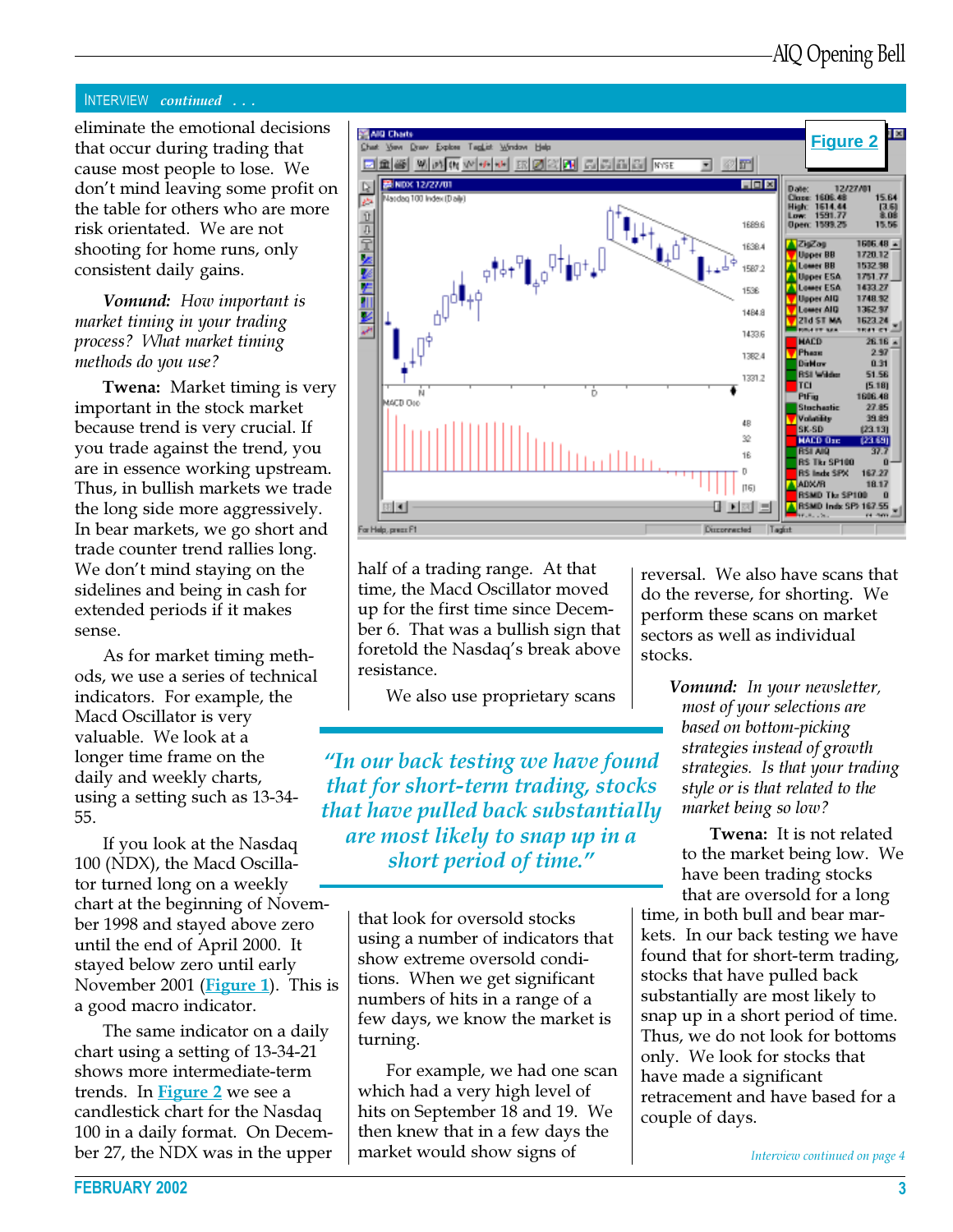# AIQ Opening Bell

# INTERVIEW continued . . .

Vomund: What is the concept behind your strategy and what is your average holding period?

Twena: We look for stocks that are potentially discounted. When a stock moves, for example, more than 15 to 20 percent below the 13- day moving average, it has traveled statistically too far from its mean and must find a way to come back to the moving average. We watch the sell-off and then look for the stock to base. At that point, a tension forms similar to that of a bow pulling an arrow back. Once the stock breaks above its new base, we buy and try to ride it.

We set relatively tight stops and move the stops up as the price progresses upward. We try to play those moves for a period from one to ten days. We do study the fundamentals enough to make sure there is something there. However, in the short run technicals play a bigger role than fundamentals.



Once a stock has established an up trend, we do not abandon it. We instead look for the company to retrace and once it bases we buy the breakout and ride it again for another short-term move.



Vomund: You often look at candlestick charts. What advantages do you see with candlestick charts over bar charts?

**Twena:** The thing I like about candlesticks is that they tell the story more vividly than bar charts. For instance, a "hammer" pattern at a market reversal is important.

Inside or outside days are also important and are visually depicted more clearly in candlestick charts. Inside days are days when the low and high are less than that of the prior day. When this occurs two days in a row, often a sharp move occurs, either up or down. A good example is Juniper Networks (JNPR) on October 2 (Figure 3, see arrows).

Vomund: What are your favorite indicators?

Twena: By far my favorite indicator is Stochastic RSI. This is RSI converted into a stochastic measurement. I use multiple measures on multiple time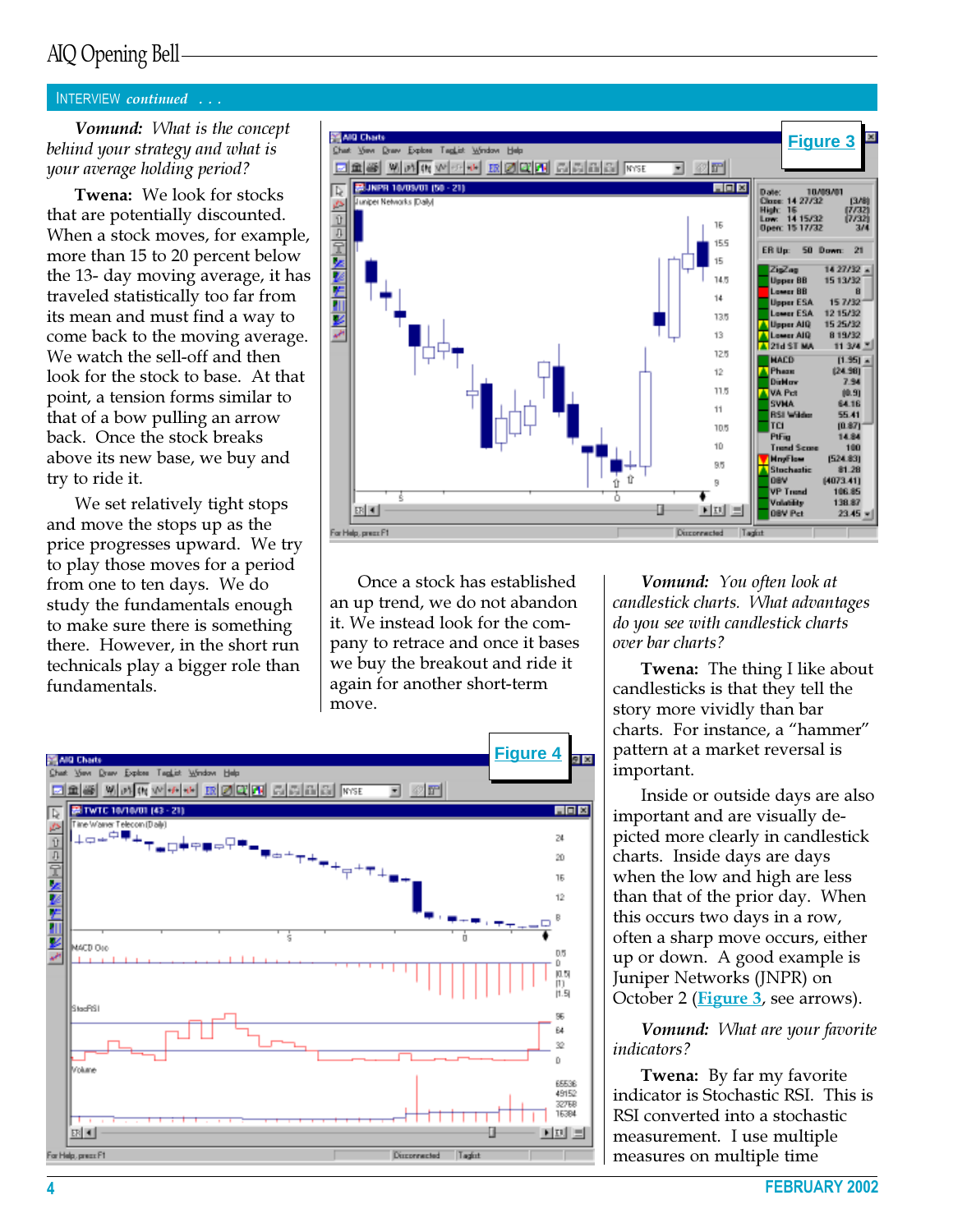# INTERVIEW continued . . .

and weekly as well as intraday time frames.

(Editors Note: See page 7 for a detailed description of this indicator and how to create it using TradingExpert Pro.)

I also look at volatility. We measure volatility by calculating average true range as a percentage of the overall price range of a stock, generally over a 55-day period. I look at volume. A stock cannot sustain a move without above average volume.

Another favorite is the Macd Oscillator. I look for change in slope as well as divergence from price. In addition, I like Moving Averages; the 200, 150, 50, and 20. I use them as support and resistance for price movement.

Vomund: Can you give us some examples of trades and how you decided to enter them?

**Twena:** I look for intraday signals such as breakouts. For example, I selected Time Warner Telecom (TWTC) in our newsletter on October 10 at \$6.49 (Figure 4). The reasons were that it had fallen sharply and on the daily chart my oscillators were showing very oversold. The MACD histogram had turned up and it had been basing at its low for almost two weeks. Price turned up on the 9th and Stochastic RSI was rising as well. Volume was also quite strong.

When TWTC broke the previous day's high, I bought it. However, I immediately put a stop in below the recent low of 5.75 and raised it the next day after the price rose. Within two days the stock rallied well over 50%. I sold some at \$8, some more at \$9, and



the balance at \$10.55 — leaving the rest of the run-up to \$11.30 for others to seize.

Another example is Bruker Daltonics (BDAL). In Figure 5 we see that in mid-November the

"Someone once said that trading is 60% mental. One of the things we focus on in our newsletter as well as our actual trading is positive mental attitude."

stock hit the 50-day moving average while simultaneously retracing 60% of the move up from 12 to 26. At the same time, the Macd Osc (settings 13,34,21) and the StochRSI both changed their slopes upwards. BDAL had resistance at around \$21 and \$24 so we placed our targets below these marks.

Vomund: What is your sell strategy?

Twena: Whenever we enter a trade, we set a stop that will minimize our losses. Simultaneously, we set a target which can be anywhere from 5 to 15% higher than our entry price. It is impor-

> tant to have a plan; this is ours at Morpheus. When the target is reached, we sell 1/3 to 1/2 of our position and then follow up with trailing and rising stops.

Vomund: I visited your office and saw how you use seven computer monitors to follow the activity during the trading day. What role do real-time charts play in your analysis?

Twena: I use several real-time software packages. I use the 130 minute and 65-minute time frames to determine that a reversal has been achieved. I look for a turn in the Stochastic RSI and the Macd Oscillator and then also look at the daily chart to determine the key support and resistance levels.

Interview continued on page 6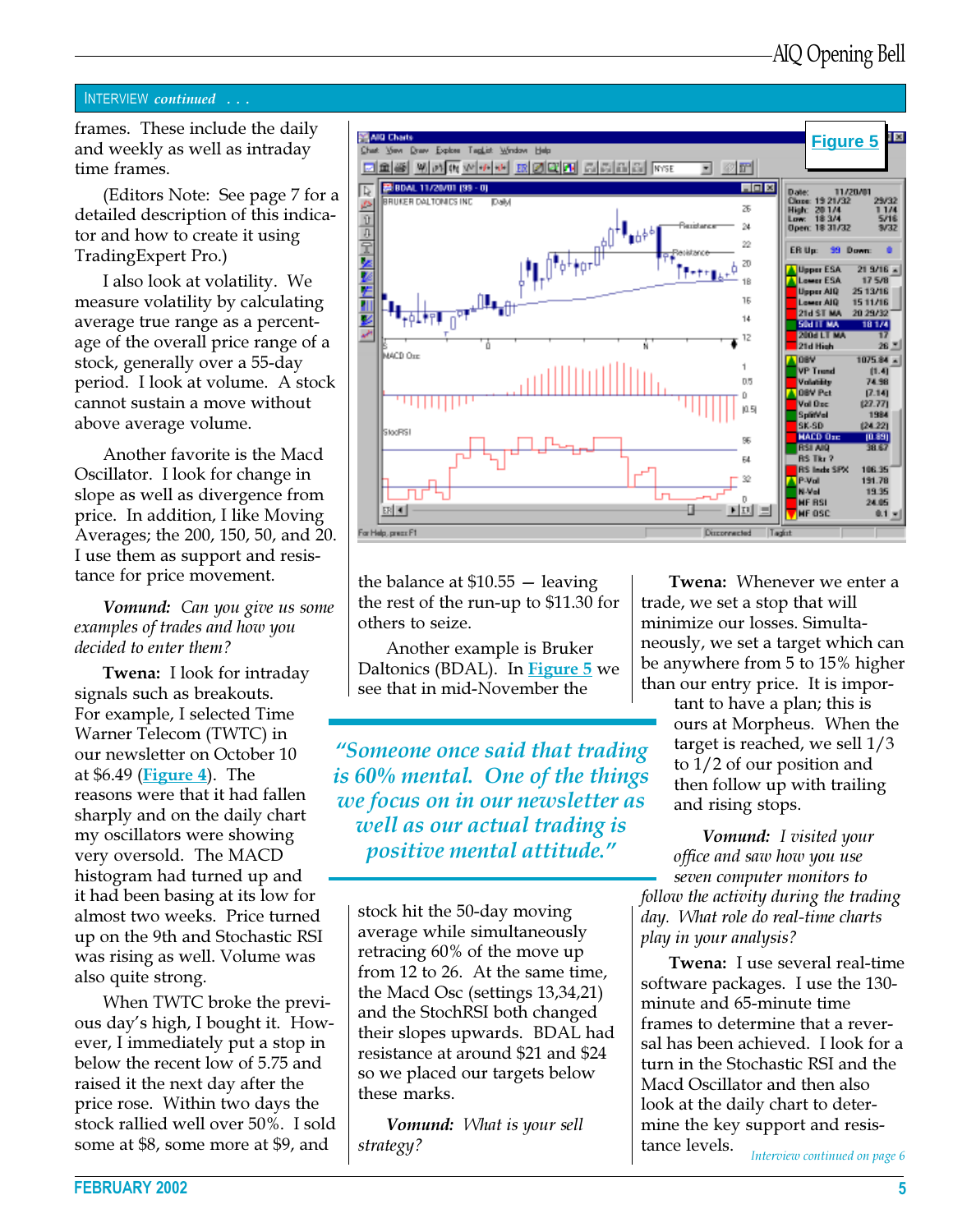# AIQ Opening Bell

# INTERVIEW continued . . .

Vomund: As a hedge fund manager, you are trading other people's money in addition to your own money. Tell me about the psychological struggles that shortterm traders face and how you overcome them.

Twena: Someone once said that trading is 60% mental. One of the things we focus on in our newsletter as well as our actual trading is positive mental attitude. Being a trader is more than a job - it is a personal journey that will take you to the depths and boundaries of who you are. I liken it to the qualities of a successful athlete. Trading requires commitment, persistence, and

# **All Day Seminar with AIQ Chief Analyst David Vomund During Florida Money Show Orlando, Fla. February 20, 2002**

Vomund will conduct sessions on trading using TradingExpert Pro, with real-life examples:

- · Market Timing
- · Group/Sector Rotation
- · Stock Selection Processes
- · Mechanical Trading Systems
- · Trading Psychology

David Vomund, editor of AIQ's Opening Bell, is co-founder of Legarza Vomund Investment Management, LLC, and president of VIS Alert, the newsletter ranked one of the nation's top 10 market timers by Timers Digest.

#### **Seminar fee \$288**

Call now to reserve your seat **1-800-332-2999**

For Free Pass to the Money Show (visit the AIQ Booth) and discount at Gaylord Palms Resort, go to aiqsystems.com/ orlando2002.htm.

practice, practice, practice.

But more than that, it is a belief in one's self. We need to clear negative mental habits and re-program ourselves. The use of positive affirmations helps us believe in ourselves.

Vomund: What advice can you give to new AIQ users?

Twena: Study technical indicators. Paper trade as much as you can. Try to develop trading systems which include not only entry but also exit strategies. Work on your plan. Back test. Then work on building selfconfidence and self-esteem.

I have found that the success

rate of a trade relates to the mental state of the trader. I believe the inner consciousness of a person will surface during trading and will affect trading results. Being a tennis player, I found that my game improved when I got a coach — the focus, belief, and actions transferred over into my trading style. It is important to continually surround oneself with mentors or group support.

Vomund: Thanks for sharing your thoughts with us.  $\square$ 

To receive more information on The Morpheus Report including a free trial, visit the web site www.morpheusreport.com.

## MARKET REVIEW

On the first trading day of the<br>year, the AIQ timing model<br>registered a 100 cell signal. This registered a 100 sell signal. This signal initially seemed ill-timed as the market rallied the next two days but once earnings season began the market retreated.

By January 17, the day AIQ switched back to a buy signal, the S&P 500 had fallen about 3% from the highs it set just two weeks earlier.

In the second half of the month, the AIQ timing model registered a series of buy signals. A 98 buy came on January 17, a 97 buy came on January 23, another 98 buy was registered on January 25, another 97 buy was registered on January 30, and finally a 100 buy was registered on January 31.

The Dow moved slightly higher after the initial January 17 up signal but the S&P 500 and the Nasdaq Composite drifted lower.

We've grown accustomed to a lot of volatility in the market but

in January there weren't many wild swings. By the end of the month, the market averages were only fractionally lower than where they were when they began the year.

As always, some sectors were big winners and some were big losers. The best performing sector fund was Precious Metals, which rose 14%. Both Airlines and Defense & Aerospace rose 6%.

More sectors lost money, however. The Wireless sector lost 21% and Biotechnology lost 18%. Finally, Developing Communications lost  $12\%$ .  $\Box$ 

David Vomund publishes VIS Alert, a weekly investment newsletter. For a sample copy of the newsletter, call 775-831-1544 or go to www.visalert.com.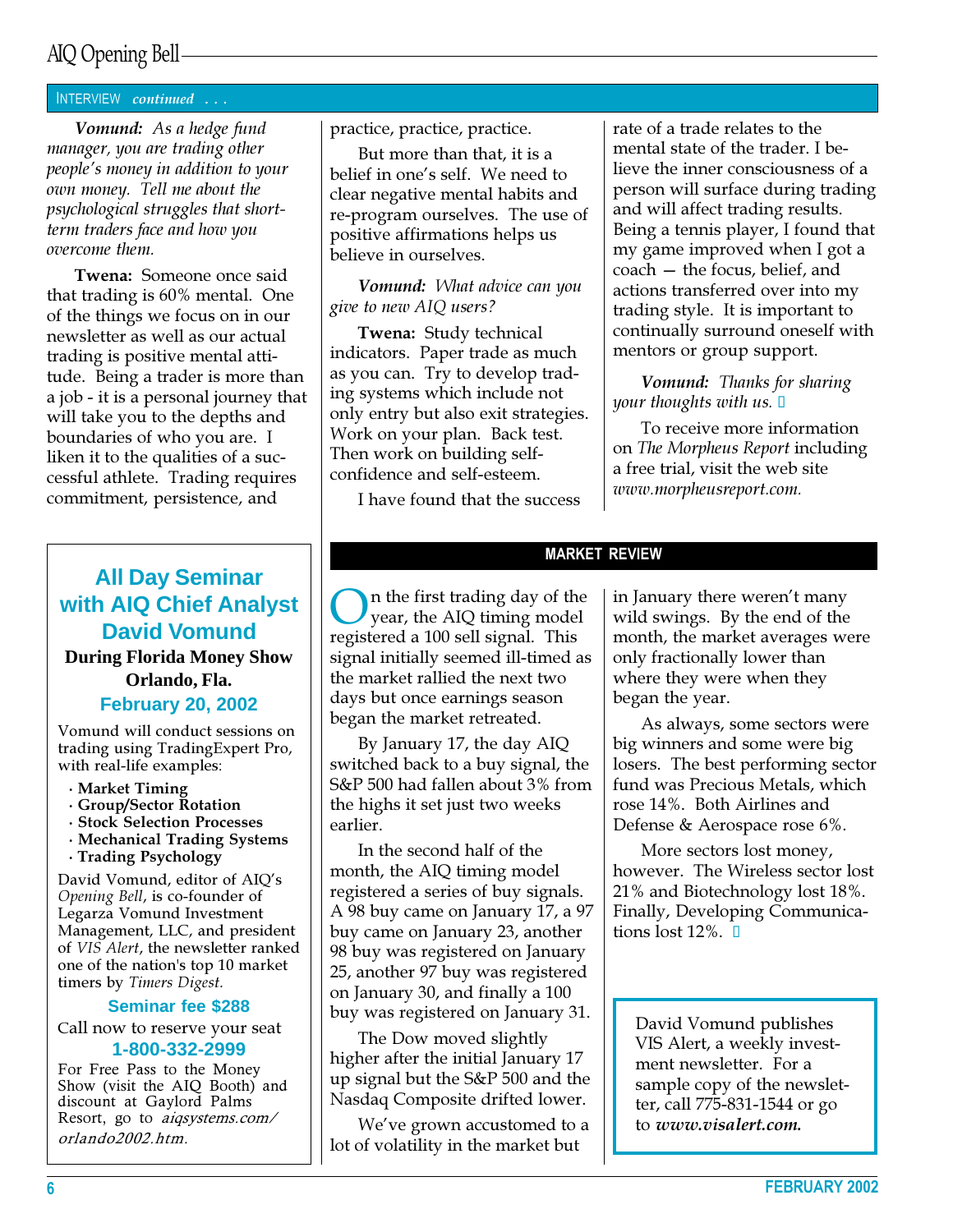# STOCHRSI INDICATOR

# ADD STOCHASTIC RSI TO YOUR INDICATOR LIBRARY FOR SHORT-TERM TRADING SIGNALS

DAVID VOMUND

Indicator is an oscillator that measures the level of the Wilder RSI indicator relative to its range. In oscillator that measures the level of the Wilder RSI effect, it takes the value of the RSI Wilder indicator and plugs it into a Stochastic formula.

By David Vomund

In their book, The New Technical Trader, Tushard Chande and Stanley Kroll explain that there are times when the RSI indicator stays out of overbought and oversold territory for extended periods of time. There can be too few buy and sell signals.

To increase its sensitivity, the RSI Wilder indicator value is plugged into George Lane's Stochastic formula. Here is the formula:

# StochRSI = ((RSI Wilder) – (Lowest RSI Wilder in n periods) / (Highest RSI Wilder in n periods) – (Lowest RSI Wilder in n periods))  $\times 100$

Here is the Expert Design Studio (EDS) formula using a 14 day time period:

# StochRSI is ([RSI Wilder] loval([RSI Wilder],14)) / (hival([RSI Wilder],14) loval([RSI Wilder],14)) \* 100.

From these formulas we see that the StochRSI's value is 0 anytime the RSI records a new low for the period. When the RSI records a new high for the period, the StochRSI's value is 100.



The StochRSI is not one of AIQ's pre-built indicators so users will have to create this indicator using TradingExpert Pro. First, create an EDS file that contains the formula above. Go to the EDS application, click File on the menu bar, then New. Type in the EDS formula shown above. Save the file by clicking File, then Save, and type in its name. We called our file StochRSI.

Continue by following this procedure:

- Enter the Charts application. Select Chart from the menu bar and click Settings, Indicator Library, and EDS Indicators.
- The Custom Indicators screen that appears lists the EDS

indicators that have been previously created. Click Add to create a new EDS indicator.

- In the *Open* dialog box, open the EDS file that contains the StochRSI formula.
- In the *Plot Type* dialog box, select One line with upper/ lower limits and click Next.
- In the next box, enter **StochRSI** under the box labeled Description. Next to the UDF to plot box, select the StochRSI rule name. Set the Upper Limit to 80 and the Lower Limit to 20. Click Finish.
- When the Custom Indicators dialog box reappears, click Done.

StochRSI Indicator continued on page 8